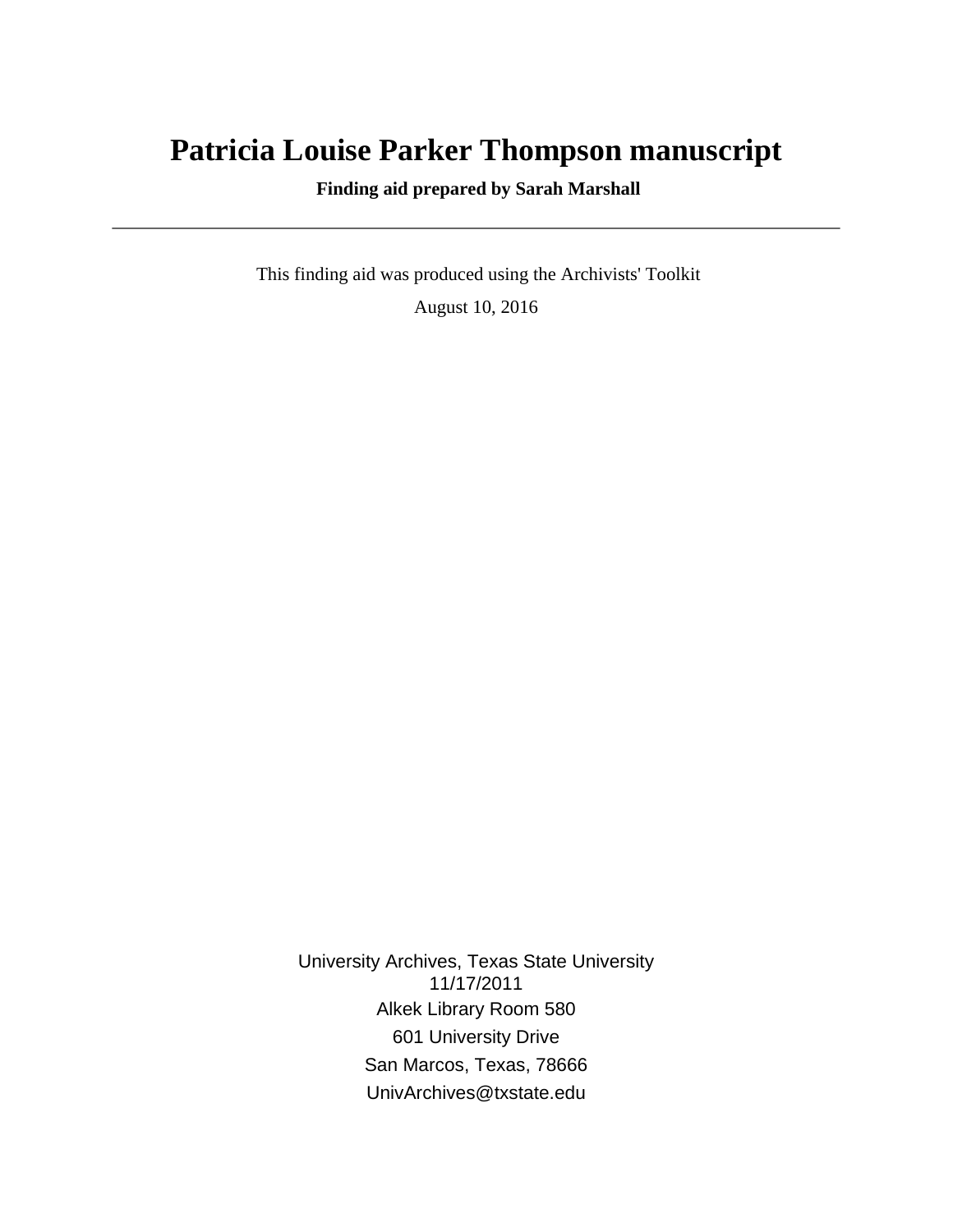# **Table of Contents**

 $\overline{\phantom{a}}$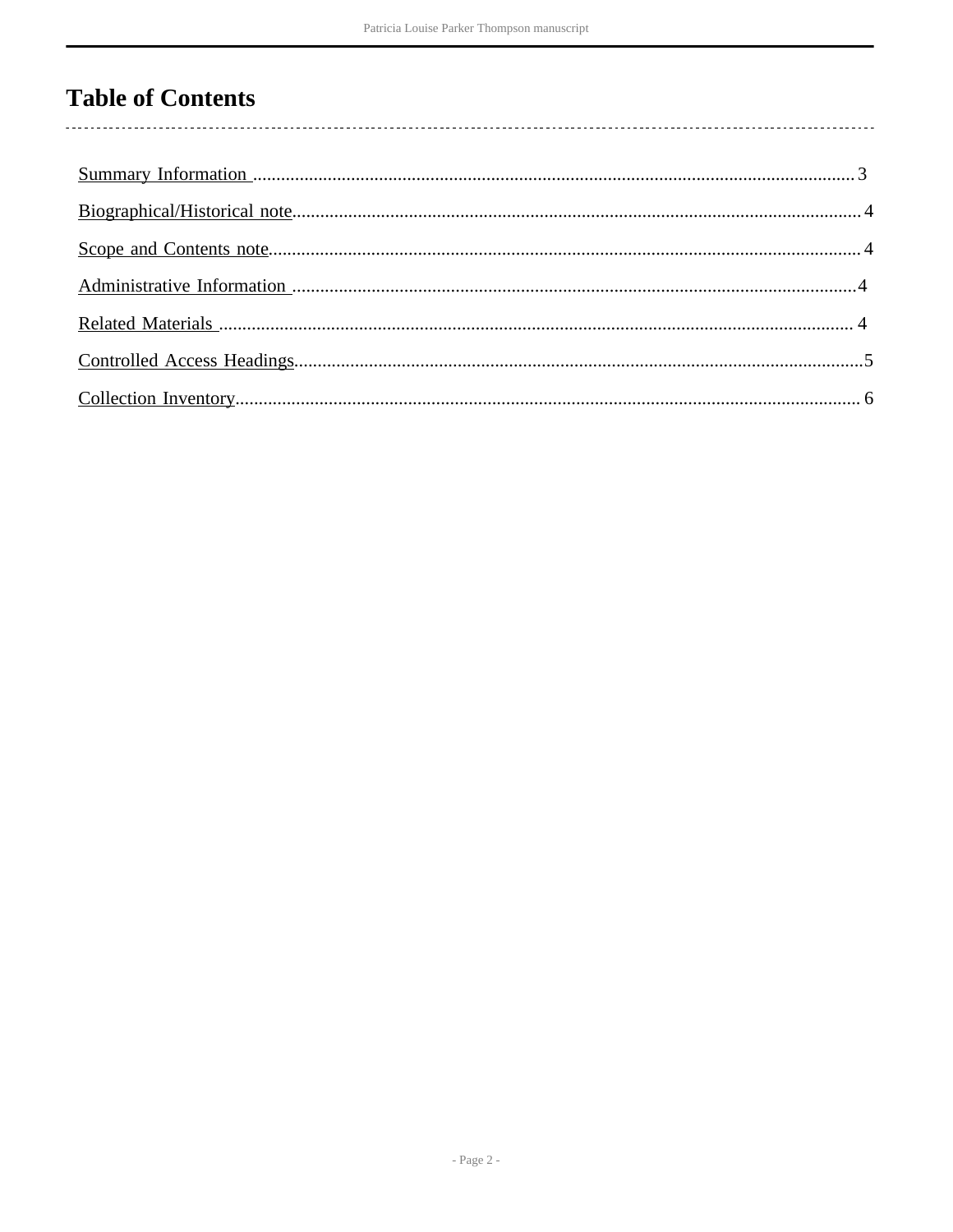## <span id="page-2-0"></span>**Summary Information**

| <b>Repository</b>    | University Archives, Texas State University                               |
|----------------------|---------------------------------------------------------------------------|
| <b>Title</b>         | Patricia Louise Parker Thompson manuscript                                |
| <b>Date</b>          | 1997                                                                      |
| <b>Extent</b>        | 0.168 Linear feet                                                         |
| <b>Location note</b> | Materials may be stored off-site. Advance notice may be required for use. |
| Language             | English                                                                   |

### **Preferred Citation note**

[Item name, date.] Series 80.300.LBJ.2010.Thompson. University Archives, Texas State University.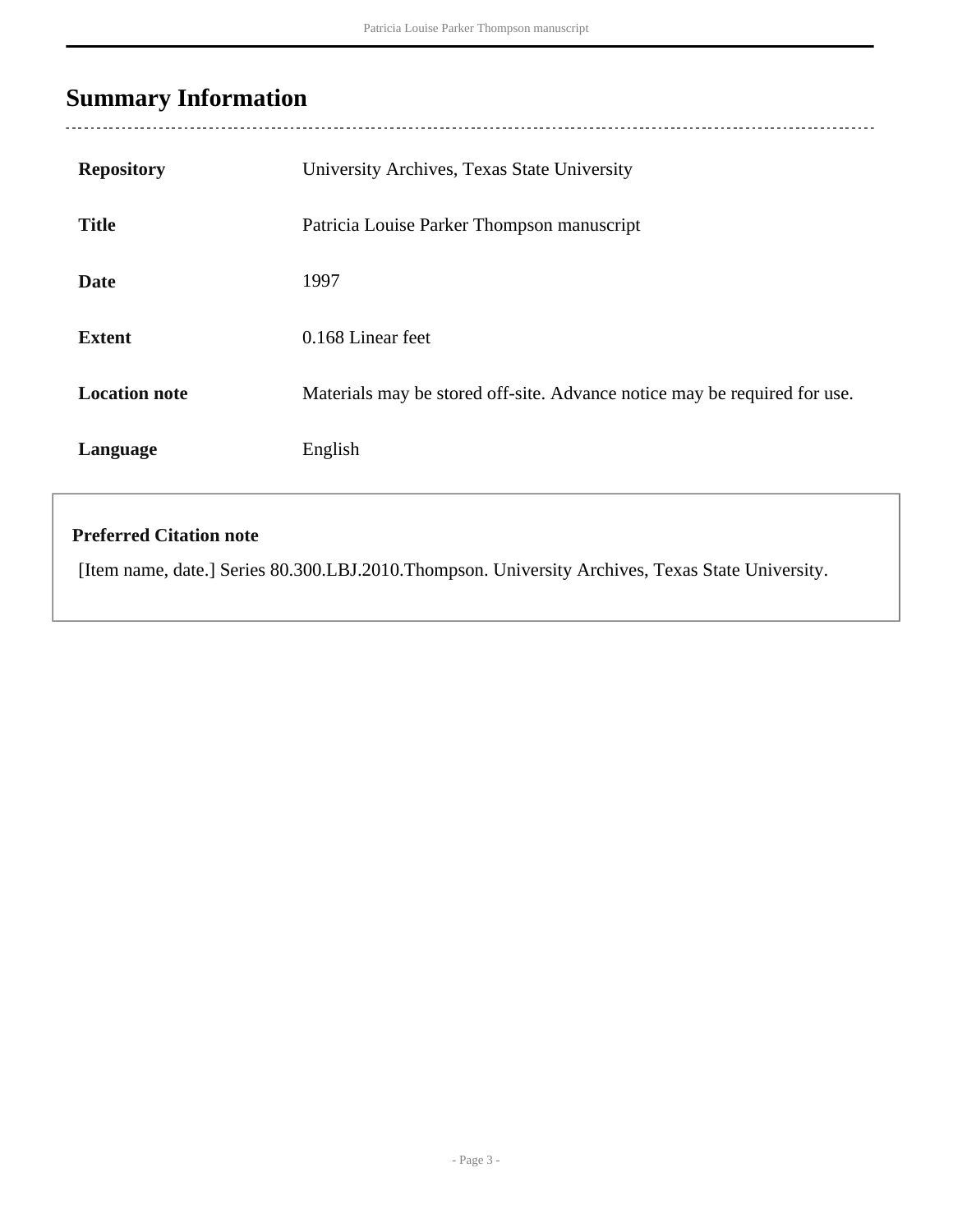## <span id="page-3-0"></span>**Biographical/Historical note**

Patricia Louise Parker Thompson, a graduate student at the University of Texas at Austin pursuing the Doctor of Philosophy degree, wrote her Dissertation titled "Y'All Come to the Speakin': Lyndon Johnson and His Speech Writers."

### <span id="page-3-1"></span>**Scope and Contents note**

Accession consists of one working manuscript version of a 1997 Dissertation written in pursuit of a doctoral degree at the University of Texas at Austin. The topic involves the speech writers that served Lyndon Johnson during his presidency in the United States. Also included are 12 black and white photographs that were used in the manuscript.

### <span id="page-3-2"></span>**Administrative Information**

#### **Publication Information**

University Archives, Texas State University 11/17/2011

#### **Conditions Governing Access note**

Open to researchers without restriction.

#### **Immediate Source of Acquisition note**

Donated by General Chris Luna in 2010 (with permission by Patricia Thompson).

### <span id="page-3-3"></span>**Related Materials**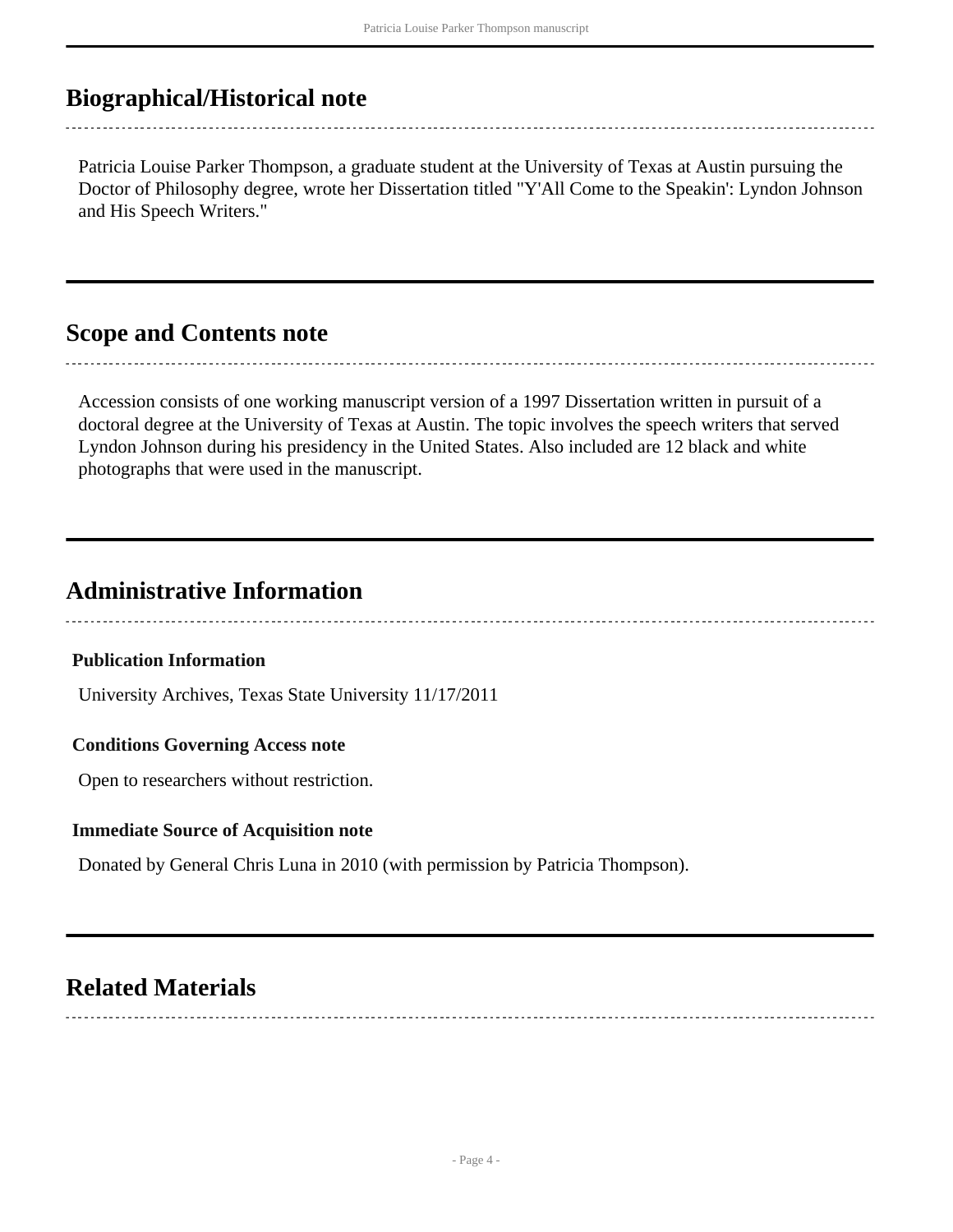### **Related Archival Materials note**

Final version of "Y'All Come to the Speakin': Lyndon Johnson and His Speech Writers" is located at the University of Texas at Austin.

# <span id="page-4-0"></span>**Controlled Access Headings**

#### **Personal Name(s)**

• Johnson, Lyndon B., (Lyndon Baines), 1908-1973